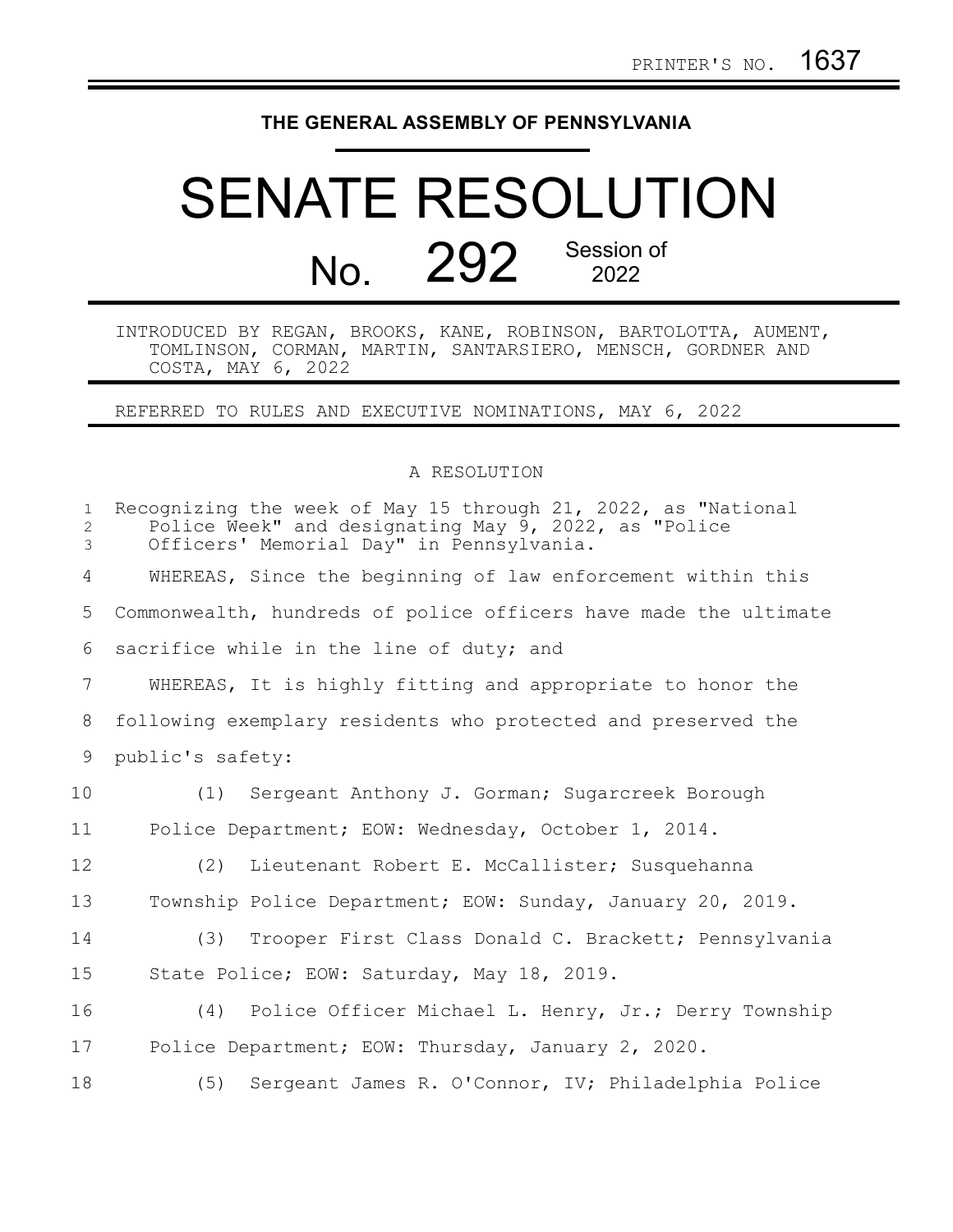Department; EOW: Friday, March 13, 2020. 1

(6) Captain James Walker, Jr.; Philadelphia Police Department; EOW: Sunday, April 5, 2020. 2 3

(7) Chief Robert W. Sealock; Aliquippa City Police Department; EOW: Saturday, April 11, 2020. 4 5

6

(8) Interim Police Chief Mark J. Romutis; Ambridge Borough Police Department; EOW: Sunday, April 12, 2020. 7

(9) Sergeant Jose Manuel Novoa; Philadelphia Police Department; EOW: Wednesday, June 3, 2020. 8 9

(10) Park Ranger Thomas E. Booz; Bucks County Department of Parks and Recreation; EOW: Saturday, June 6, 2020. 10 11

(11) Police Officer Dale T. Provins, Jr.; Jefferson Hills Borough Police Department; EOW: Saturday, June 13, 2020. 12 13 14

(12) Police Officer Dwayne Morrison; SEPTA Transit Police Department; EOW: Friday, October 16, 2020. 15 16

(13) Police Officer Tab Ali; Philadelphia Police Department; EOW: Monday, November 23, 2020. 17 18

(14) Deputy Sheriff John J. Kuhar, Jr.; Cambria County Sheriff's Office; EOW: Saturday, November 28, 2020. 19 20

(15) Captain Frank R. Milillo, Sr.; Philadelphia Police Department; EOW: Thursday, December 3, 2020. 21 22

(16) Sergeant Joseph M. Youse; Philadelphia Police Department; EOW: Wednesday, December 23, 2020. 23 24

(17) Chief of Police Tony M. Jordan; Middleburg Borough Police Department; EOW: Wednesday, January 13, 2021. 25 26

(18) Trooper Monty R. Mitchell; Pennsylvania State Police; EOW: Monday, February 8, 2021. 27 28

(19) Deputy Sheriff Ross Dixon; Cambria County Sheriff's Office; EOW: Tuesday, February 9, 2021. 29 30

20220SR0292PN1637 - 2 -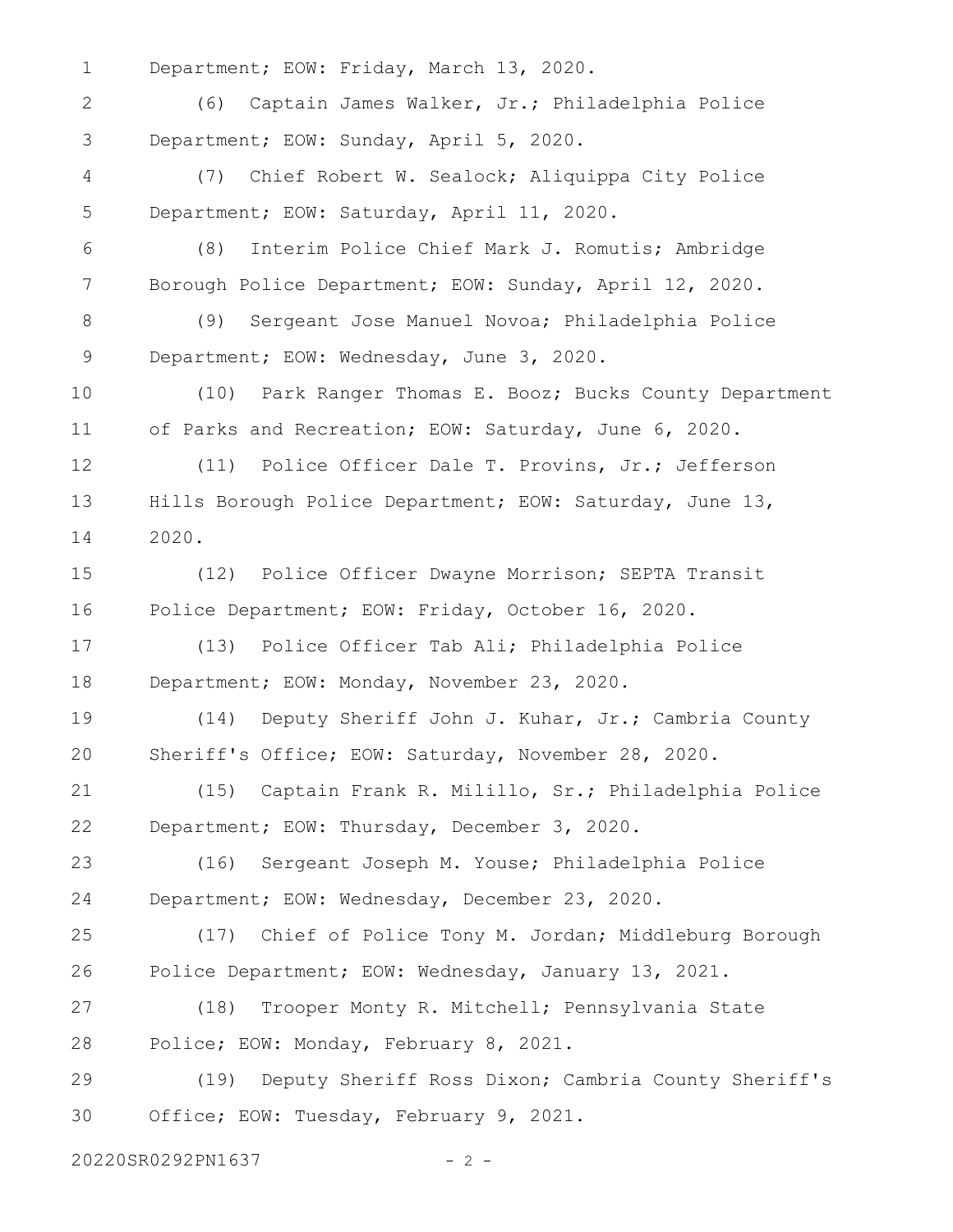(20) Chief of Police Timothy John Sheehan; California Borough Police Department; EOW: Thursday, February 11, 2021. (21) Police Officer Erin Tokley; Philadelphia Police Department; EOW: Wednesday, March 3, 2021. (22) Superintendent Scott D. "Slip" Mahoney; Delaware County Bureau of Park Police and Fire Safety; EOW: Tuesday, May 18, 2021. 1 2 3 4 5 6 7

(23) Police Officer Vladimir Maleev; Philadelphia Police Department; EOW: Friday, August 6, 2021. 8 9

(24) Police Officer Brian L. Rowland; Pittsburgh Bureau of Police; EOW: Sunday, September 26, 2021. 10 11

(25) Police Officer James Edward Simonetti; Carnegie Mellon University Police Department; EOW: Wednesday, October 13, 2021. 12 13 14

(26) Sergeant Richard Charles Howe; Pittsburgh Bureau of Police; EOW: Thursday, October 21, 2021. 15 16

(27) Trooper Dung X. Martinez; Pennsylvania State Police; EOW: Thursday, October 21, 2021. 17 18

(28) Police Officer Jason Michael Belton; Erie Police Department; EOW: Sunday, October 24, 2021. 19 20

(29) Police Officer Joshua Micun; Westtown-East Goshen Regional Police Department; EOW: Sunday, October 31, 2021. 21 22

(30) Sergeant Timothy Werner; Pittsburgh Bureau of Police; EOW: Tuesday, November 2, 2021. 23 24

(31) Detective Sergeant Gary R. Taccone; Erie Police Department; EOW: Wednesday, November 3, 2021. 25 26

(32) Sergeant Scott M. Patton; Robinson Township Police Department; EOW: Saturday, November 6, 2021. 27 28

(33) Sergeant Kevin D. Redding; Haverford Township Police Department; EOW: Monday, December 20, 2021. 29 30

20220SR0292PN1637 - 3 -